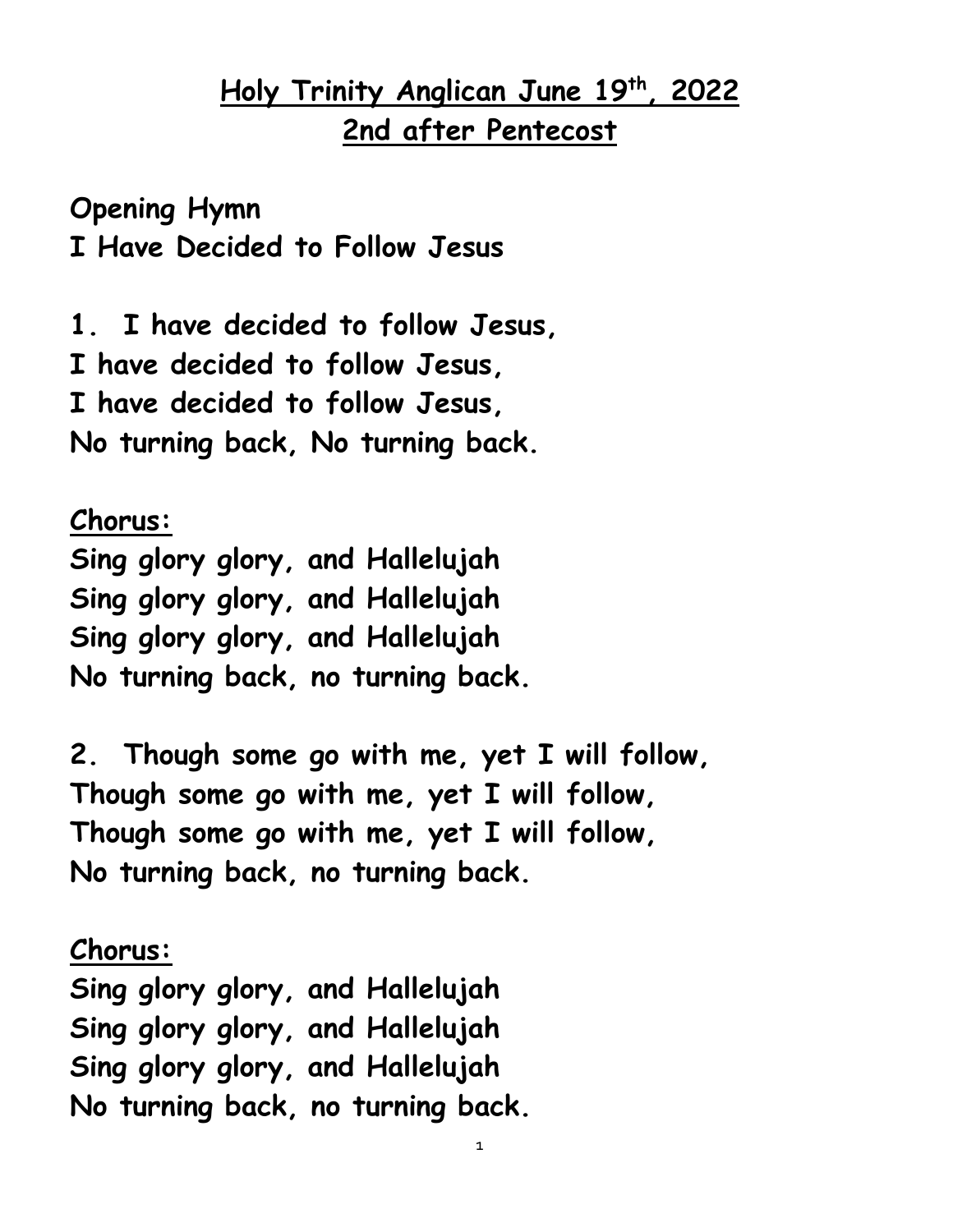**3. The world behind me, the cross before me, The world behind me, the cross before me, The world behind me, the cross before me, No turning back, no turning back.**

**Chorus: Sing glory glory, and Hallelujah Sing glory glory, and Hallelujah Sing glory glory, and Hallelujah No turning back, no turning back.**

**4. He is my shepherd, and I will follow, He is my shepherd, and I will follow, He is my shepherd, and I will follow, No turning back, no turning back.**

**Chorus: Sing glory glory, and Hallelujah Sing glory glory, and Hallelujah Sing glory glory, and Hallelujah No turning back, no turning back.**

**Welcome Children's Time**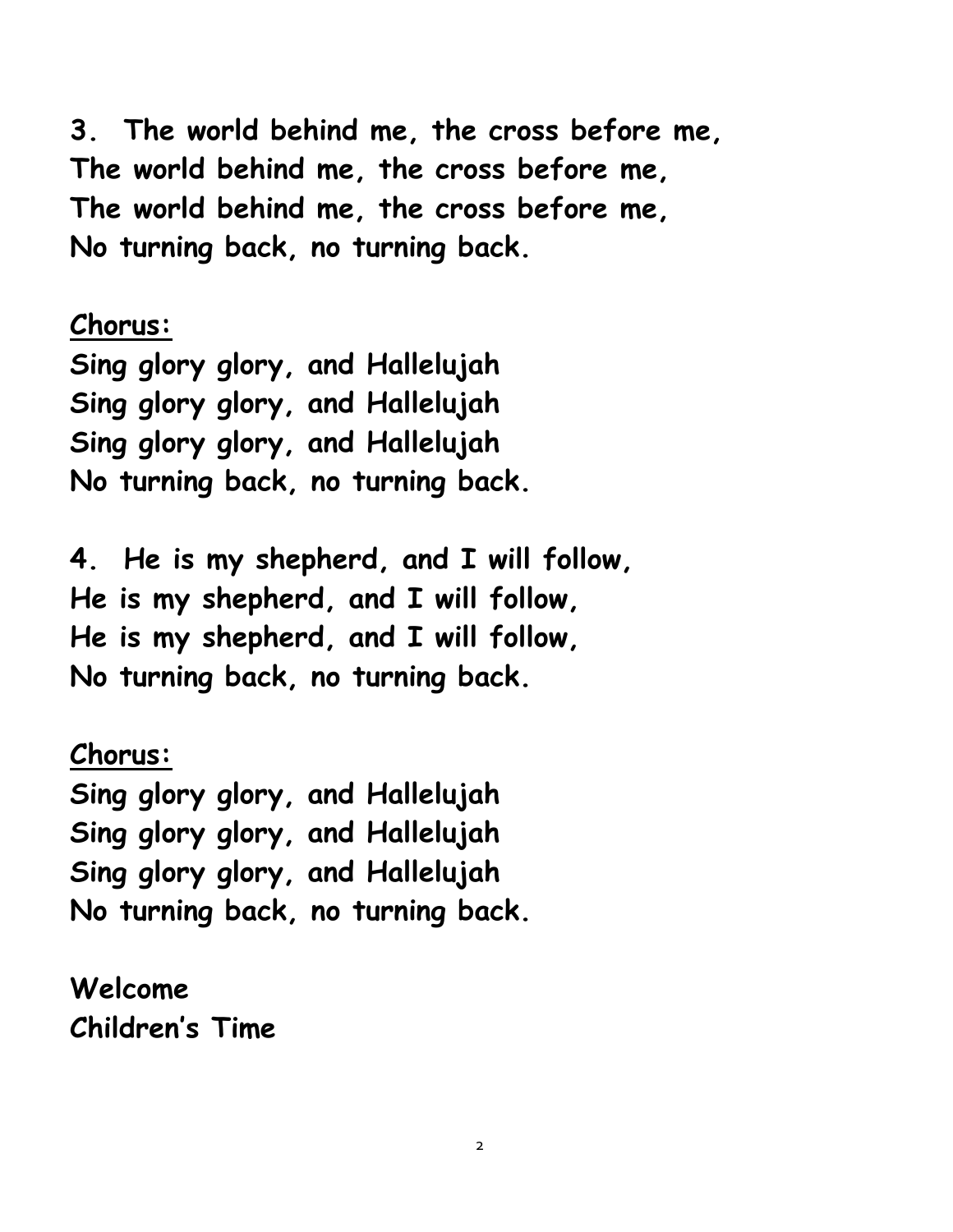## **The Gathering of the Community (BAS pg. 185)**

All stand.

**Celebrant:** The grace of our Lord Jesus Christ, and the love of God,

### **Celebrant:** Almighty God,

**All: to you all hearts are open, all desires known, and from you no secrets are hidden. Cleanse the thoughts of our hearts by the inspiration of your Holy Spirit, that we may perfectly love you, and worthily magnify your holy name; through Christ our Lord. Amen.**

### **Glory to God (BAS pg. 186)**

**Celebrant** Glory to God in the highest,

**All: and peace to his people on earth. Lord God, heavenly king, almighty God and Father, we worship you, we give you thanks, we praise you for your glory. Lord Jesus Christ, only Son of the Father, Lord God, Lamb of God, you take away the sin of the world: have mercy on us; you are seated at the right hand of the Father: receive our prayer. For you alone are the Holy One, you alone are the Lord, you alone are the Most High, Jesus Christ, with the Holy Spirit, in the glory of God the Father. Amen.**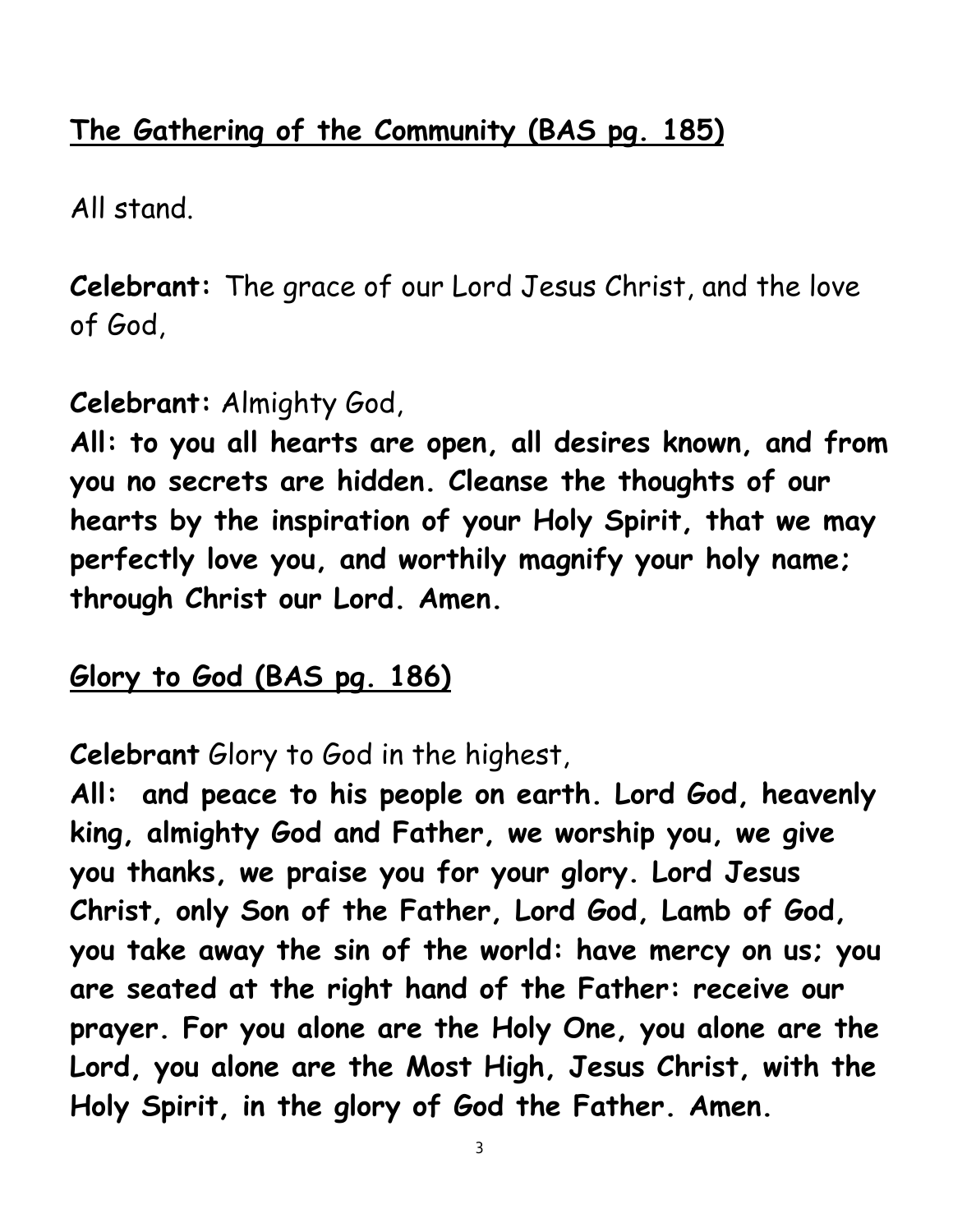### **The Collect of the Day**

**All: O God our defender, storms rage about us and cause us to be afraid. Rescue your people from despair, deliver your sons and daughters from fear, and preserve us all from unbelief; through your Son, Jesus Christ our Lord, who lives and reigns with you and the Holy Spirit, one God, now and ever.**

### **The Proclamation of the Word**

# **A READING FROM THE FIRST BOOK OF KINGS (1 KINGS 19:1-4, 8-15A)**

Ahab told Jezebel all that Elijah had done, and how he had killed all the prophets with the sword. Then Jezebel sent a messenger to Elijah, saying, "So may the gods do to me, and more also, if I do not make your life like the life of one of them by this time tomorrow." Then he was afraid; he got up and fled for his life, and came to Beer-sheba, which belongs to Judah; he left his servant there. But he himself went a day's journey into the wilderness, and came and sat down under a solitary broom tree. He asked that he might die: "It is enough; now, O Lord, take away my life, for I am no better than my ancestors."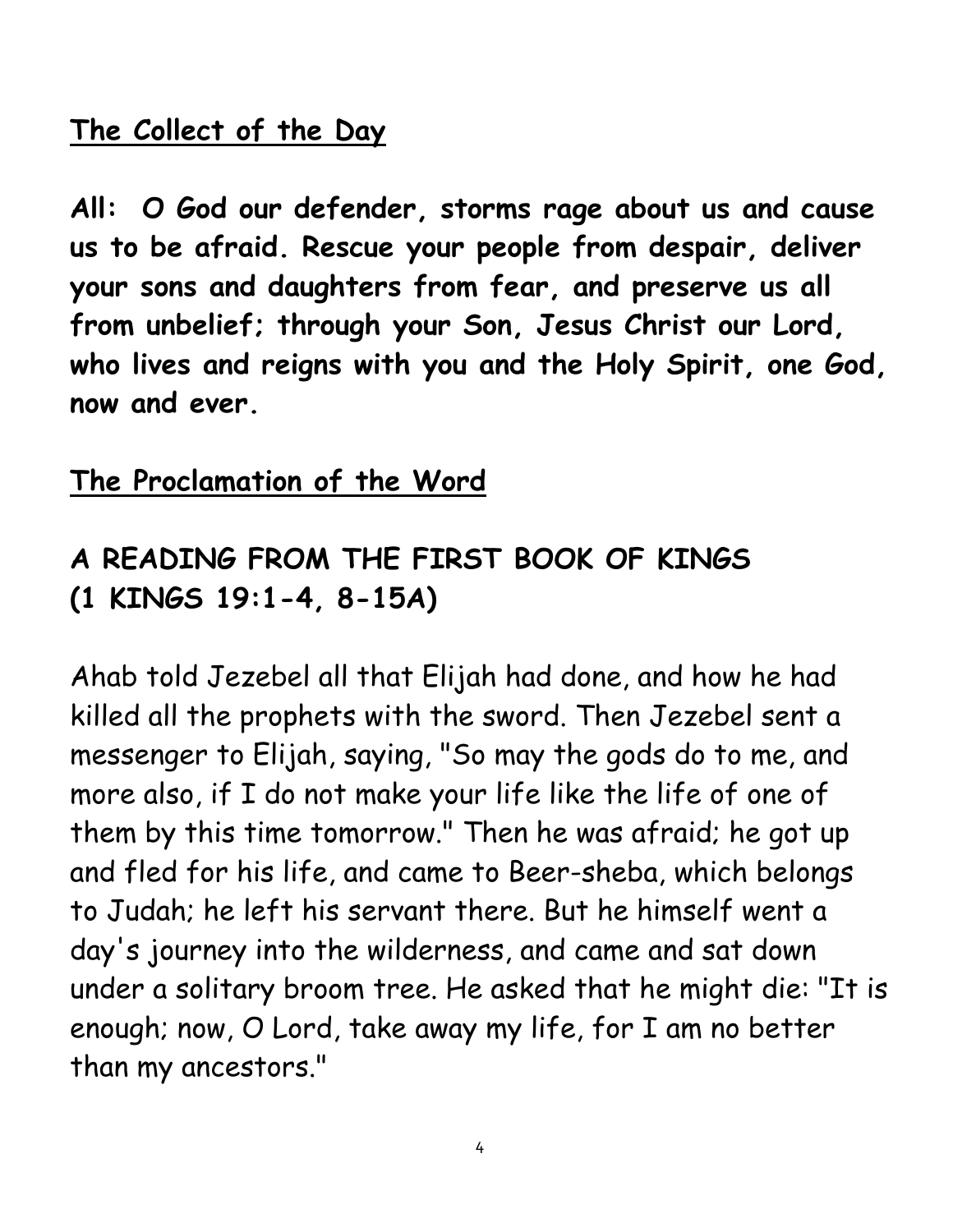He got up, and ate and drank; then he went in the strength of that food forty days and forty nights to Horeb the mount of God. At that place he came to a cave, and spent the night there. Then the word of the Lord came to him, saying, "What are you doing here, Elijah?" He answered, "I have been very zealous for the Lord, the God of hosts; for the Israelites have forsaken your covenant, thrown down your altars, and killed your prophets with the sword. I alone am left, and they are seeking my life, to take it away." He said, "Go out and stand on the mountain before the Lord, for the Lord is about to pass by." Now there was a great wind, so strong that it was splitting mountains and breaking rocks in pieces before the Lord, but the Lord was not in the wind; and after the wind an earthquake, but the Lord was not in the earthquake; and after the earthquake a fire, but the Lord was not in the fire; and after the fire a sound of sheer silence. When Elijah heard it, he wrapped his face in his mantle and went out and stood at the entrance of the cave. Then there came a voice to him that said, "What are you doing here, Elijah?" He answered, "I have been very zealous for the Lord, the God of hosts; for the Israelites have forsaken your covenant, thrown down your altars, and killed your prophets with the sword. I alone am left, and they are seeking my life, to take it away." Then the Lord said to him, "Go, return on your way to the wilderness of Damascus."

**Reader:** This is the Word of the Lord. **All: Thanks be to God.**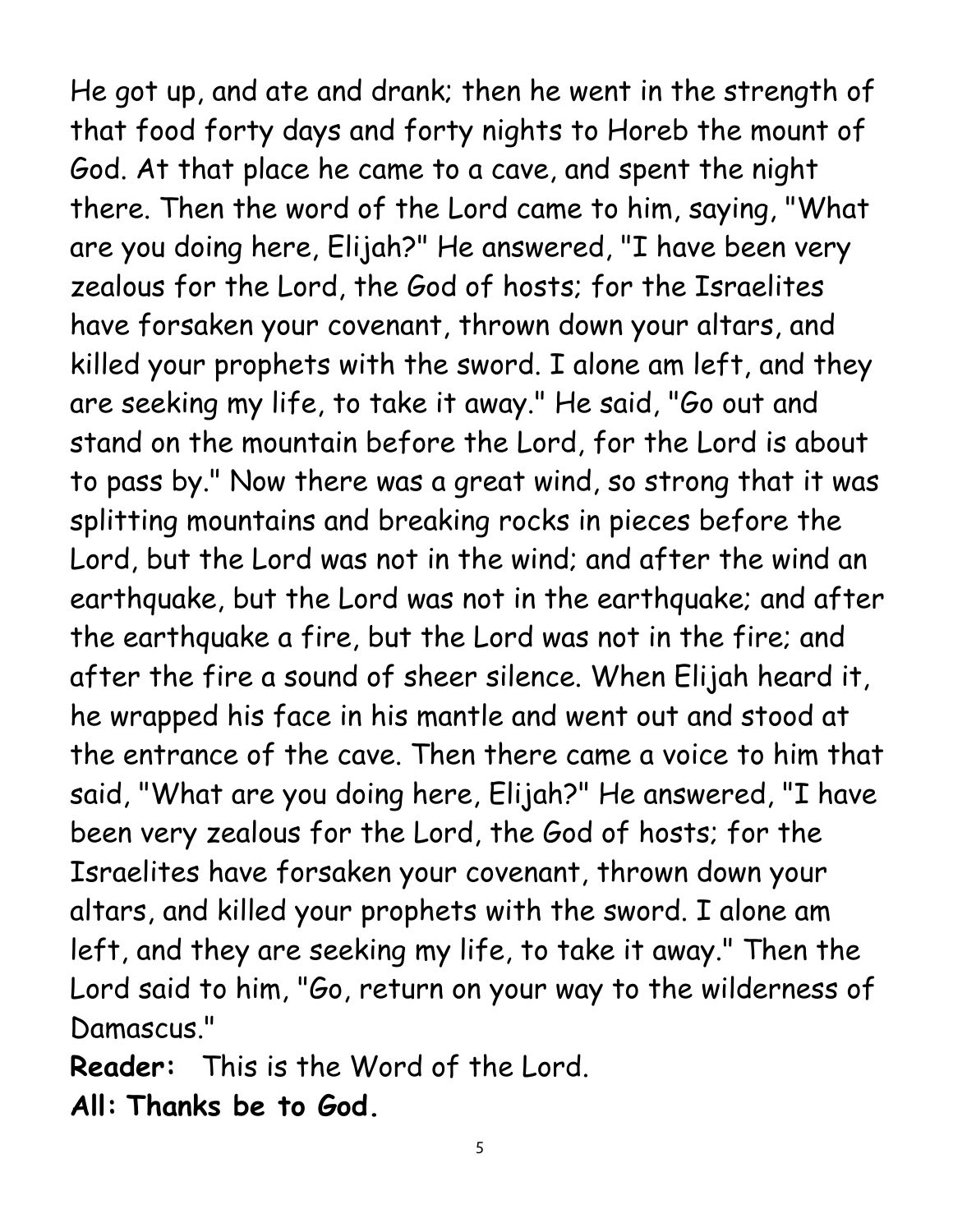# **A READING FROM THE LETTER OF PAUL TO THE GALATIANS (GALATIANS 3:23-29)**

Now before faith came, we were imprisoned and guarded under the law until faith would be revealed. Therefore the law was our disciplinarian until Christ came, so that we might be justified by faith. But now that faith has come, we are no longer subject to a disciplinarian, for in Christ Jesus you are all children of God through faith. As many of you as were baptized into Christ have clothed yourselves with Christ. There is no longer Jew or Greek, there is no longer slave or free, there is no longer male and female; for all of you are one in Christ Jesus. And if you belong to Christ, then you are Abraham's offspring, heirs according to the promise.

**Reader:** This is the Word of the Lord. **All: Thanks be to God.**

Gradual Hymn:

**We Have Come Into His House**

**1. We have come into his house, gathered in his name to worship him,**

**We have come into his house, gathered in his name to worship him,**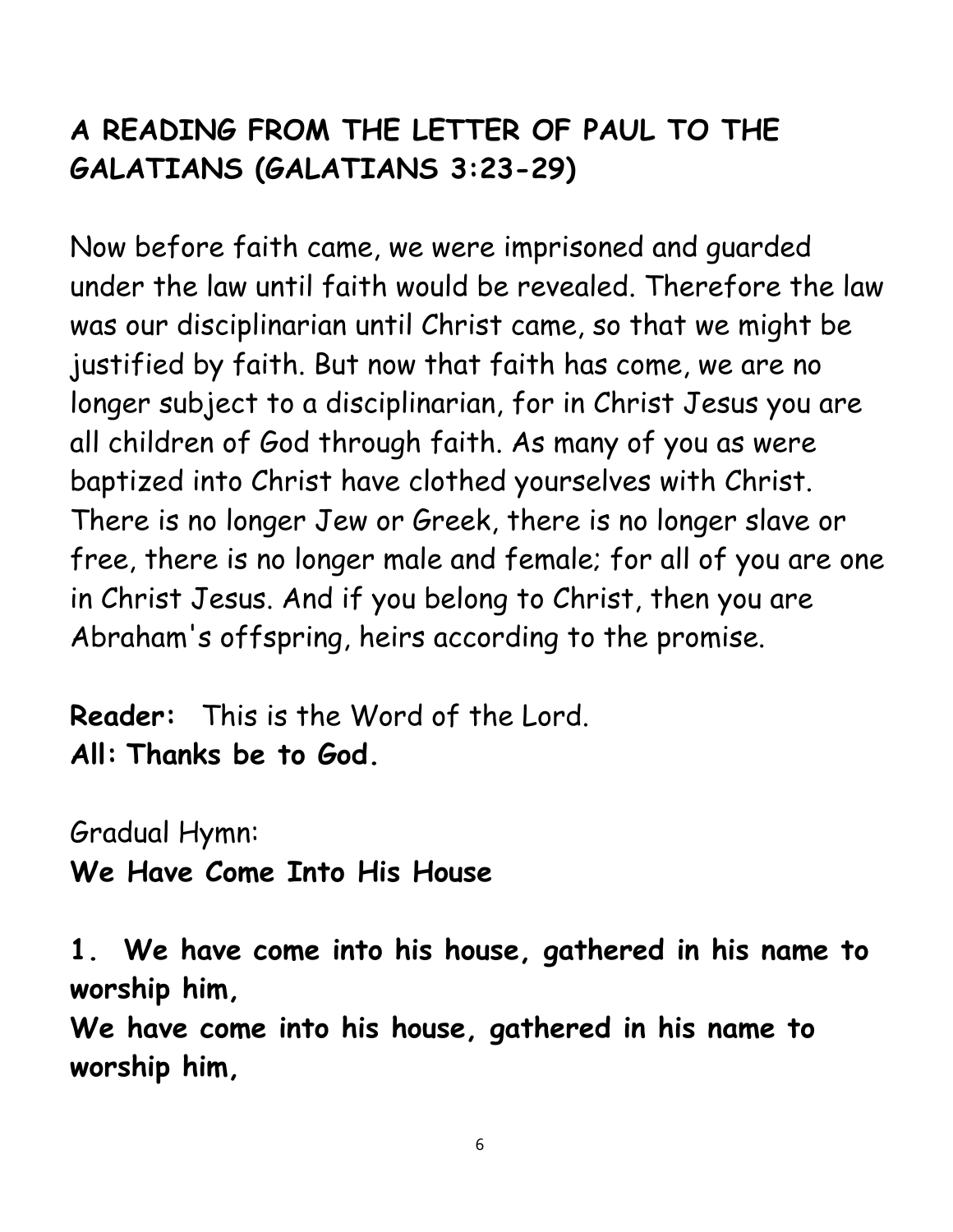**We have come into his house, gathered in his name, to worship Christ the Lord, Worship him, Christ the Lord.**

**2. Let's forget about ourselves, Concentrate on him and worship him,**

**Let's forget about ourselves, Concentrate on him and worship him,**

**Let's forget about ourselves, concentrate on him and worship Christ the Lord,**

**Worship him, Christ the Lord.**

**3. He is all my righteousness; I stand complete in him and worship him**

**He is all my righteousness, I stand complete in him and worship him,**

**He is all my righteousness, I stand complete in him and worship Christ the Lord,**

**Worship him Christ the Lord.**

**4. So, let's lift up holy hands, magnify his name and worship him,**

**So, lets lift up holy hands, magnify his name and worship him,**

**So, let's lift up holy hands, magnify his name and worship Christ the Lord,**

**Worship him, Christ the Lord.**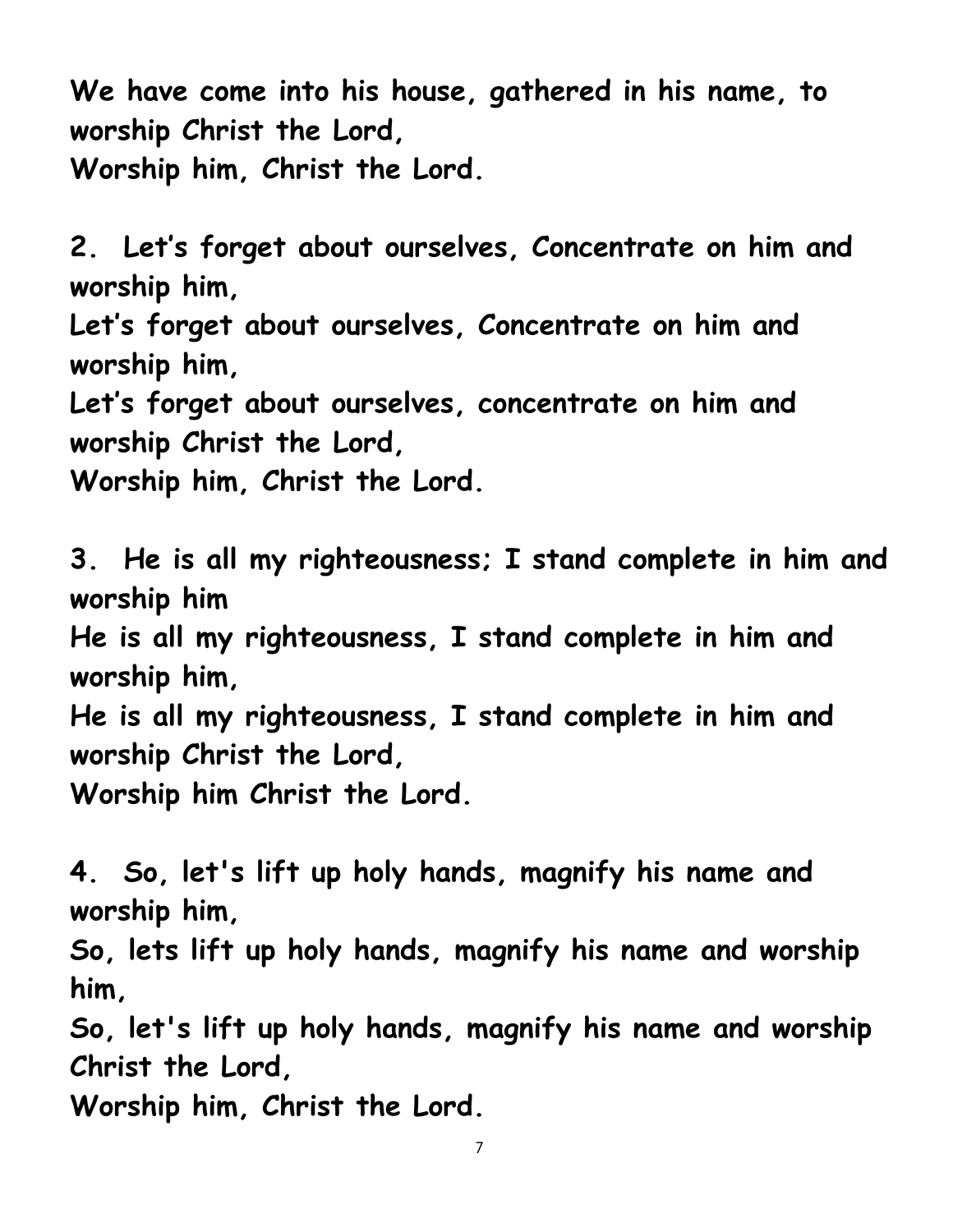## **The Gospel Reading (**LUKE 8:26-39**)**

**Leader:** The Lord be with you.

**People: And also with you.**

**Leader:** The Holy Gospel of our Lord Jesus Christ according to Luke.

**People: Glory to You Lord Jesus Christ.**

Then they arrived at the country of the Gerasenes, which is opposite Galilee. As he stepped out on land, a man of the city who had demons met him. For a long time he had worn no clothes, and he did not live in a house but in the tombs. When he saw Jesus, he fell down before him and shouted at the top of his voice, "What have you to do with me, Jesus, Son of the Most High God? I beg you, do not torment me" for Jesus had commanded the unclean spirit to come out of the man. (For many times it had seized him; he was kept under guard and bound with chains and shackles, but he would break the bonds and be driven by the demon into the wilds.) Jesus then asked him, "What is your name?" He said, "Legion"; for many demons had entered him. They begged him not to order them to go back into the abyss. Now there on the hillside a large herd of swine was feeding; and the demons begged Jesus to let them enter these. So he gave them permission. Then the demons came out of the man and entered the swine, and the herd rushed down the steep bank into the lake and was drowned. When the swineherds saw what had happened, they ran off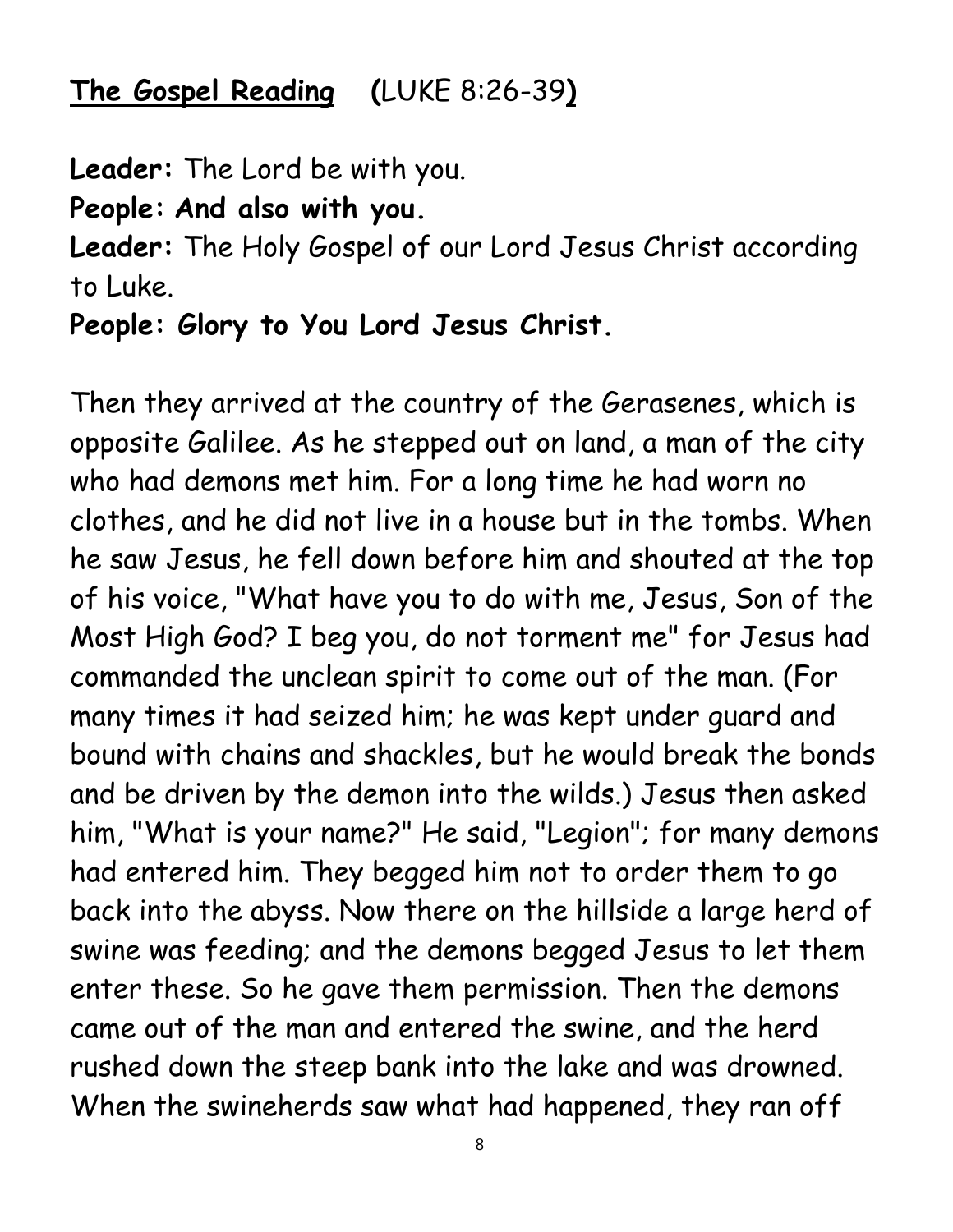and told it in the city and in the country. Then people came out to see what had happened, and when they came to Jesus, they found the man from whom the demons had gone sitting at the feet of Jesus, clothed and in his right mind. And they were afraid. Those who had seen it told them how the one who had been possessed by demons had been healed. Then all the people of the surrounding country of the Gerasenes asked Jesus to leave them; for they were seized with great fear. So he got into the boat and returned. The man from whom the demons had gone begged that he might be with him; but Jesus sent him away, saying, "Return to your home, and declare how much God has done for you." So he went away, proclaiming throughout the city how much Jesus had done for him

# **Leader:** The Gospel of Christ . **People: Praise to you, Lord Jesus Christ**.

### **Sermon**

# **Affirmation of Faith The Apostles' Creed (BAS Pg. 189-190)**

**All: I believe in God, the Father almighty, creator of heaven and earth. I believe in Jesus Christ, his only Son, our Lord. He was conceived by the power of the Holy Spirit and born of the Virgin Mary. He suffered under Pontius Pilate, was crucified, died, and was buried. He**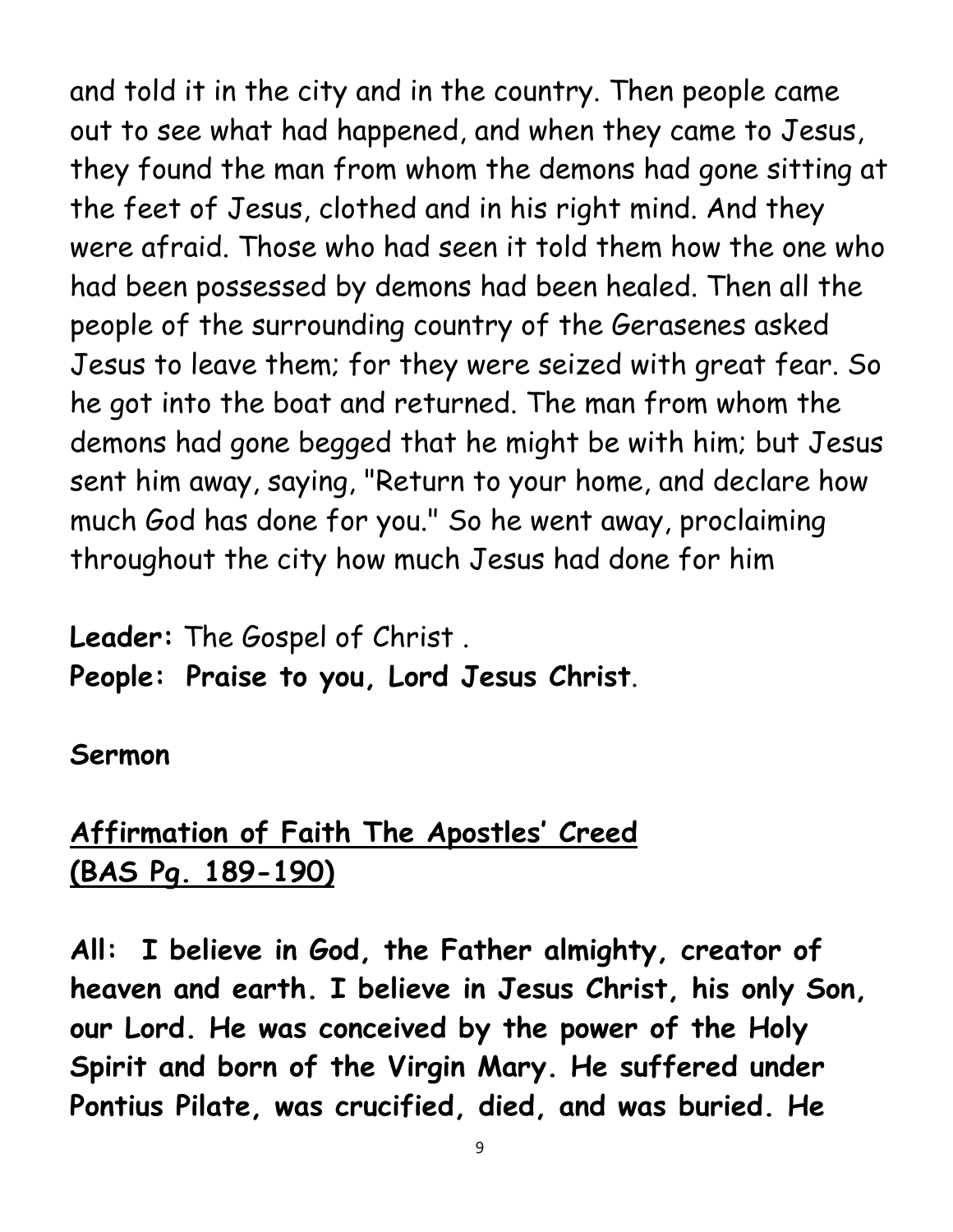**descended to the dead. On the third day he rose again. He ascended into heaven, and is seated at the right hand of the Father. He will come again to judge the living and the dead. I believe in the Holy Spirit, the holy catholic Church, the communion of saints, the forgiveness of sins, the resurrection of the body, and the life everlasting. Amen.**

# **Prayers of the People** (BAS pg. 110-111)

(Let us pray to God the Holy Spirit, saying, **"Come, Holy Spirit, come."**)

Come, Holy Spirit, creator, and renew the face of the earth. **Come, Holy Spirit, come**.

Come, Holy Spirit, counsellor, and touch our lips that we may proclaim your word.

**Come, Holy Spirit, come**.

Come, Holy Spirit, power from on high: make us agents of peace and ministers of wholeness.

**Come, Holy Spirit, come**.

Come, Holy Spirit, breath of God, give life to the dry bones of this exiled age, and make us a living people, holy and free. **Come, Holy Spirit, come.**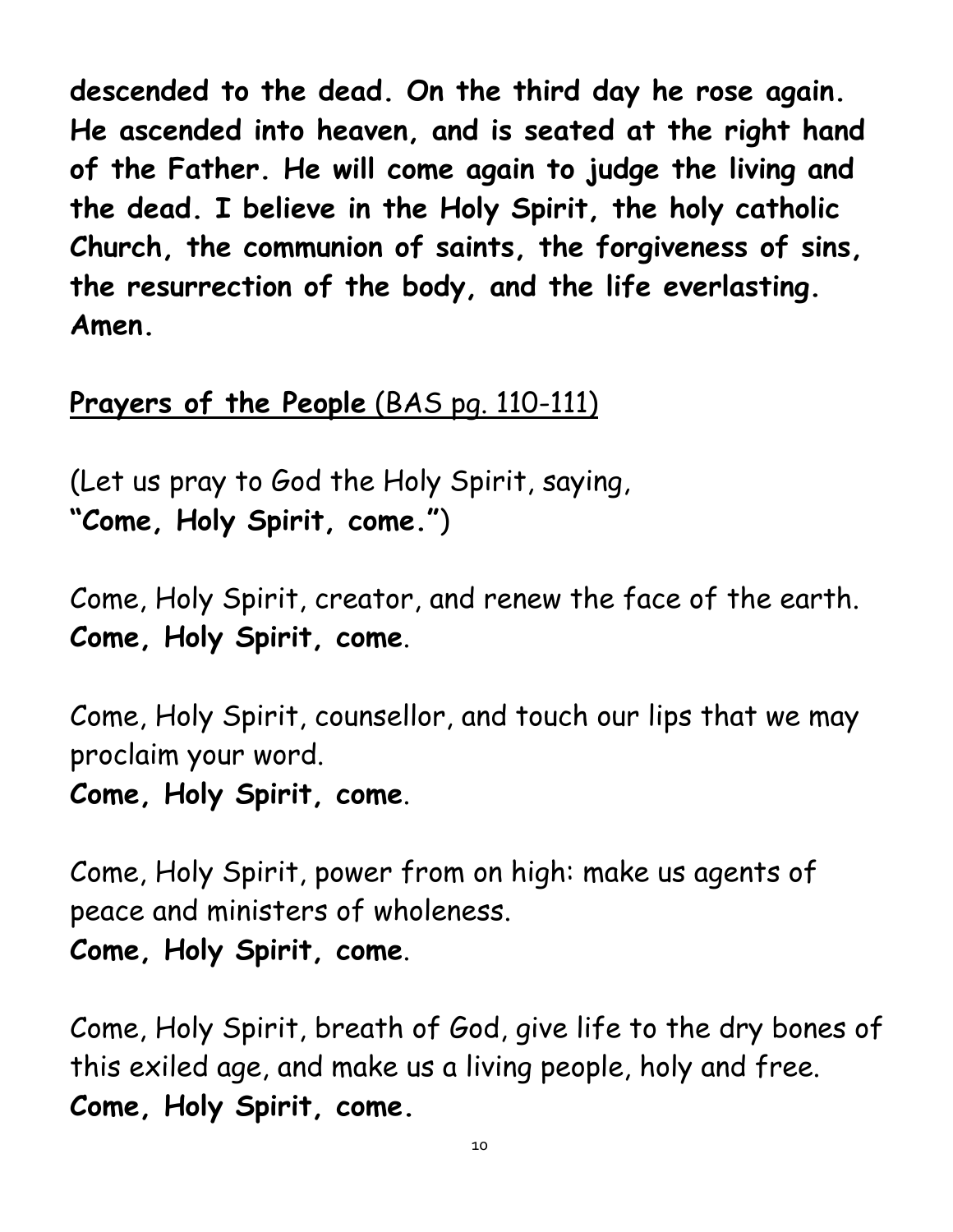Come, Holy Spirit, wisdom and truth: strengthen us in the risk of faith.

**Come, Holy Spirit, come**

# **Prayer II**

O Lord God of powers, and God of our salvation, O God, who alone work wonders: look down with mercy and compassion on Your humble servants, and out of love for mankind hearken and have mercy on us and on the land of Ukraine. Visit Your mercies and compassions upon Your humble servants, those who defend Ukraine and her much-suffering people, and hear us who fall down before Your deep compassion. For You are the health and victory and salvation of them that put their hope in You, and unto You do we send up glory: to the Father, and to the Son, and to the Holy Spirit, now and ever, and unto the ages of ages. Amen.

# **Confession and Absolution (BAS pg.191)**

**Celebrant:** Dear friends in Christ, God is steadfast in love and infinite in mercy; he welcomes sinners and invites them to his table. Let us confess our sins, confident in God's forgiveness.

# **Silence is kept.**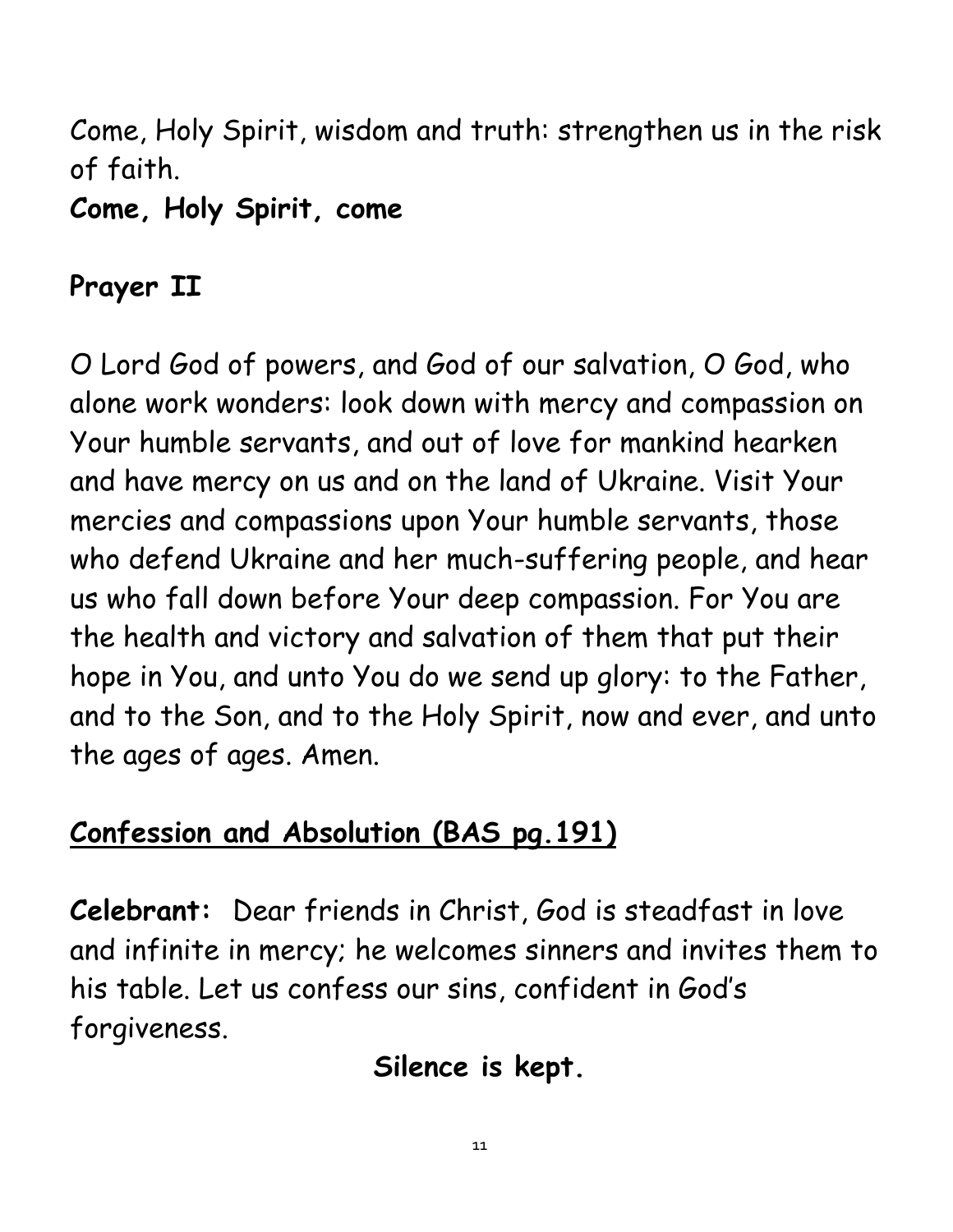**Celebrant:** Most merciful God,

**People: we confess that we have sinned against you in thought, word, and deed, by what we have done, and by what we have left undone. We have not loved you with our whole heart; we have not loved our neighbours as ourselves. We are truly sorry and we humbly repent. For the sake of your Son Jesus Christ, have mercy on us and forgive us, that we may delight in your will, and walk in your ways, to the glory of your name. Amen.**

**Celebrant**: Almighty God have mercy upon you, pardon and deliver you from all your sins, confirm and strengthen you in all goodness, and keep you in eternal life; through Jesus Christ our Lord.

**People:** Amen.

# **The Peace (BAS pg.192)**

**Celebrant:** The peace of the Lord be always with you. **People: And also with you.**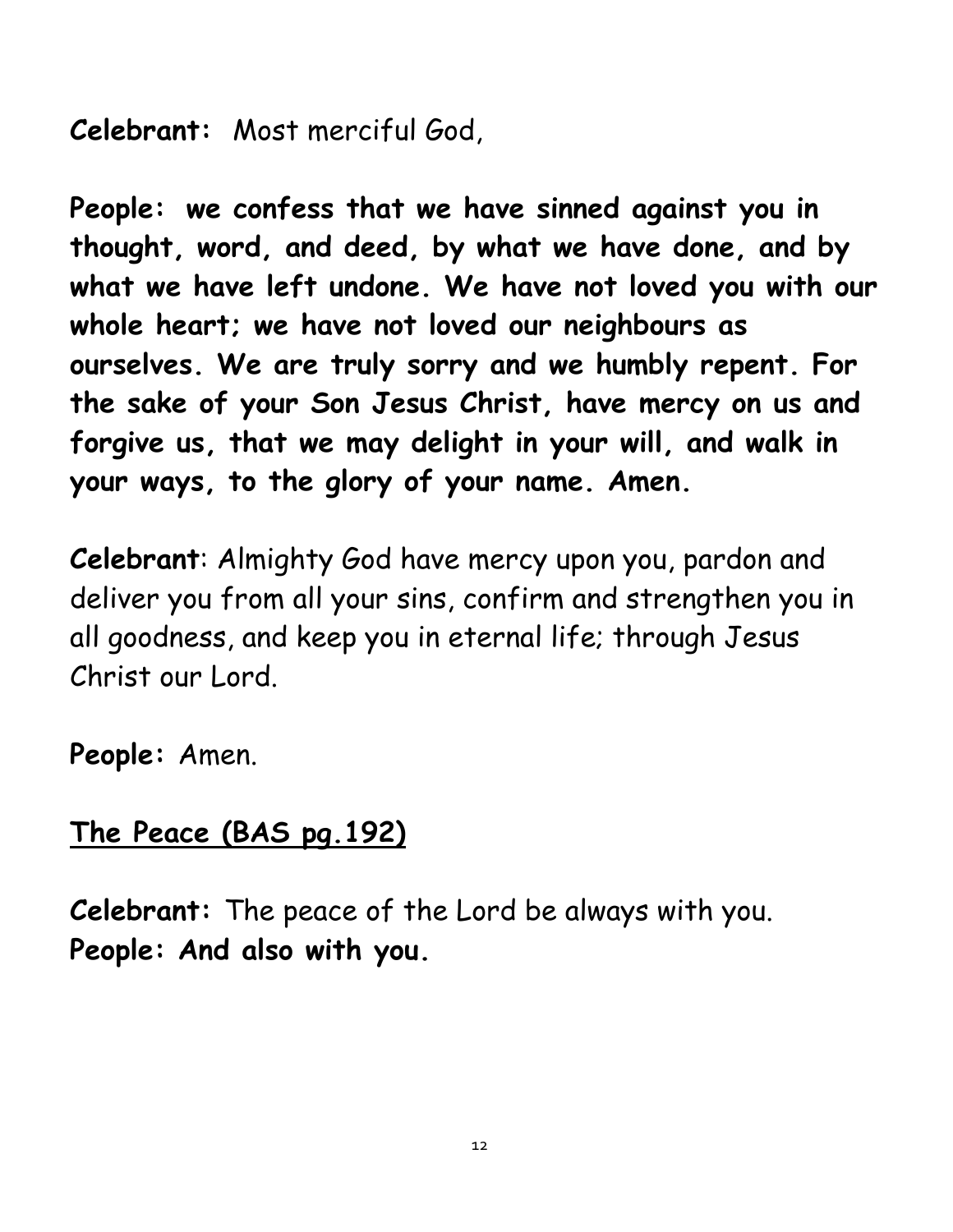Offertory Hymn **We Shall Go Out (To the tune of Oh Danny Boy)**

**1. We shall go out with hope and resurrection, we shall go out,**

**From strength to strength go on,** 

**We shall go out and tell our story boldly, tales of a love, That will not let us go,**

**We'll sing our songs, of wrongs that can be righted, We'll dream our dreams of hurts that can be healed, We'll weave a cloth of all the world united, Within the vision of new life in Christ.**

**2. We'll give a voice, to those that have not spoken, We'll find the words for those whose lips are sealed, We'll make the tunes for those who sing no longer, Expressive love alive in every heart,**

**We'll share the joy with those who still are weeping, Raise hymns of strength for hearts that break in grief, We'll leap and dance the resurrection story, Including all in circles of our love.**

### **Prayer over the Gifts**

**People: Eternal God, you have made our Saviour Jesus Christ the head of all creation. Receive all we offer you this day and renew us in his risen life, in the name of Jesus Christ the Lord.**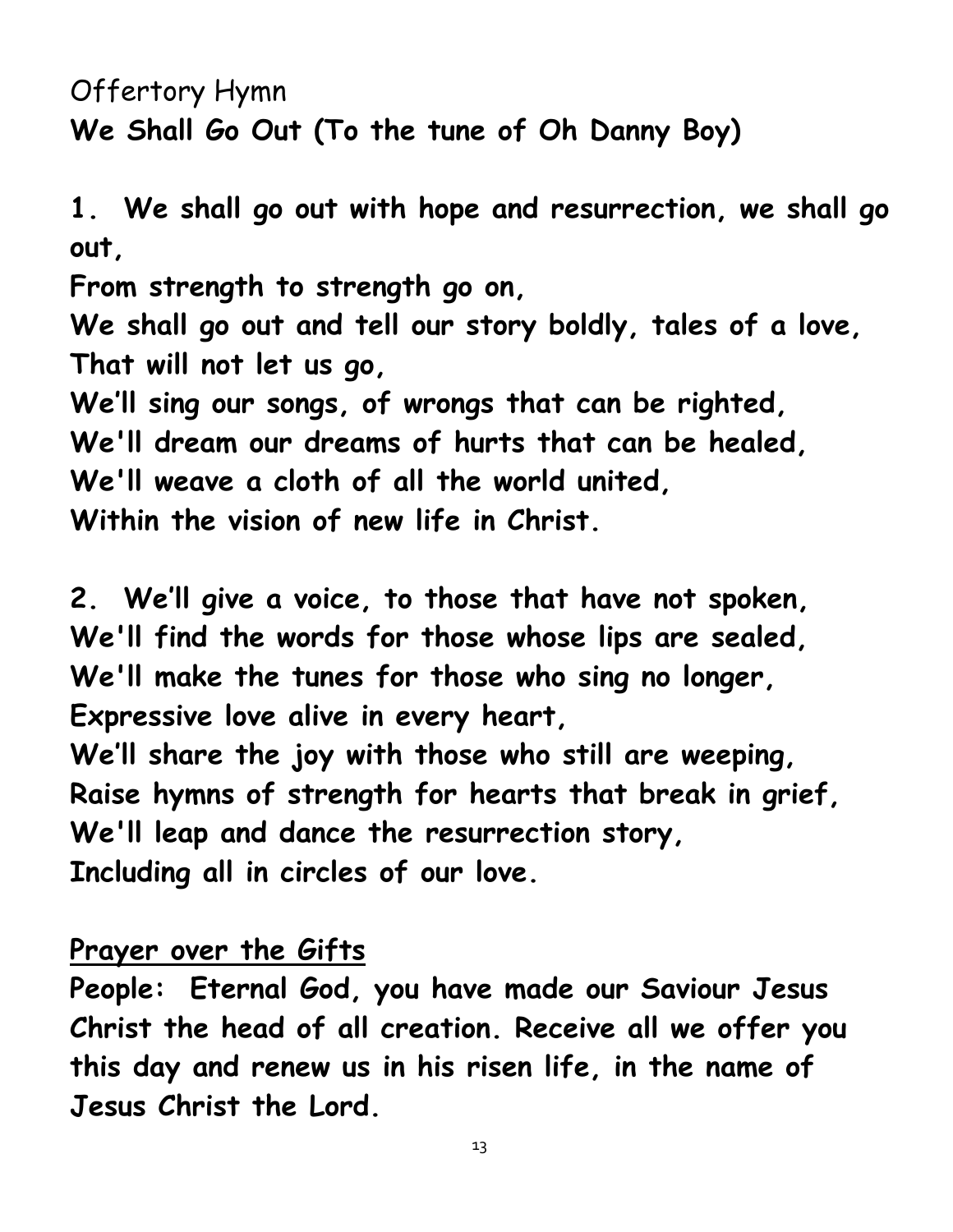### **The Great Thanksgiving**

Celebrant: The Lord be with you. **People: And also with you.** Celebrant: Lift up your hearts. **People: We lift them to the Lord.** Celebrant: Let us give thanks to the Lord our God. **People: It is right to give our thanks and praise.**

Celebrant: We give you thanks and praise, almighty God, through your beloved Son, Jesus Christ, our Saviour and Redeemer. He is your living Word, through whom you have created all things. By the power of the Holy Spirit he took flesh of the Virgin Mary and shared our human nature. He lived and died as one of us, to reconcile us to you, the God and Father of all. In fulfilment of your will he stretched out his hands in suffering, to bring release to those who place their hope in you; and so he won for you a holy people. He chose to bear our griefs and sorrows, and to give up his life on the cross, that he might shatter the chains of evil and death, and banish the darkness of sin and despair. By his resurrection he brings us into the light of your presence. Now with all creation we raise our voices to proclaim the glory of your name.

**People: Holy, holy, holy Lord, God of power and might, heaven and earth are full of your glory. Hosanna in the highest.**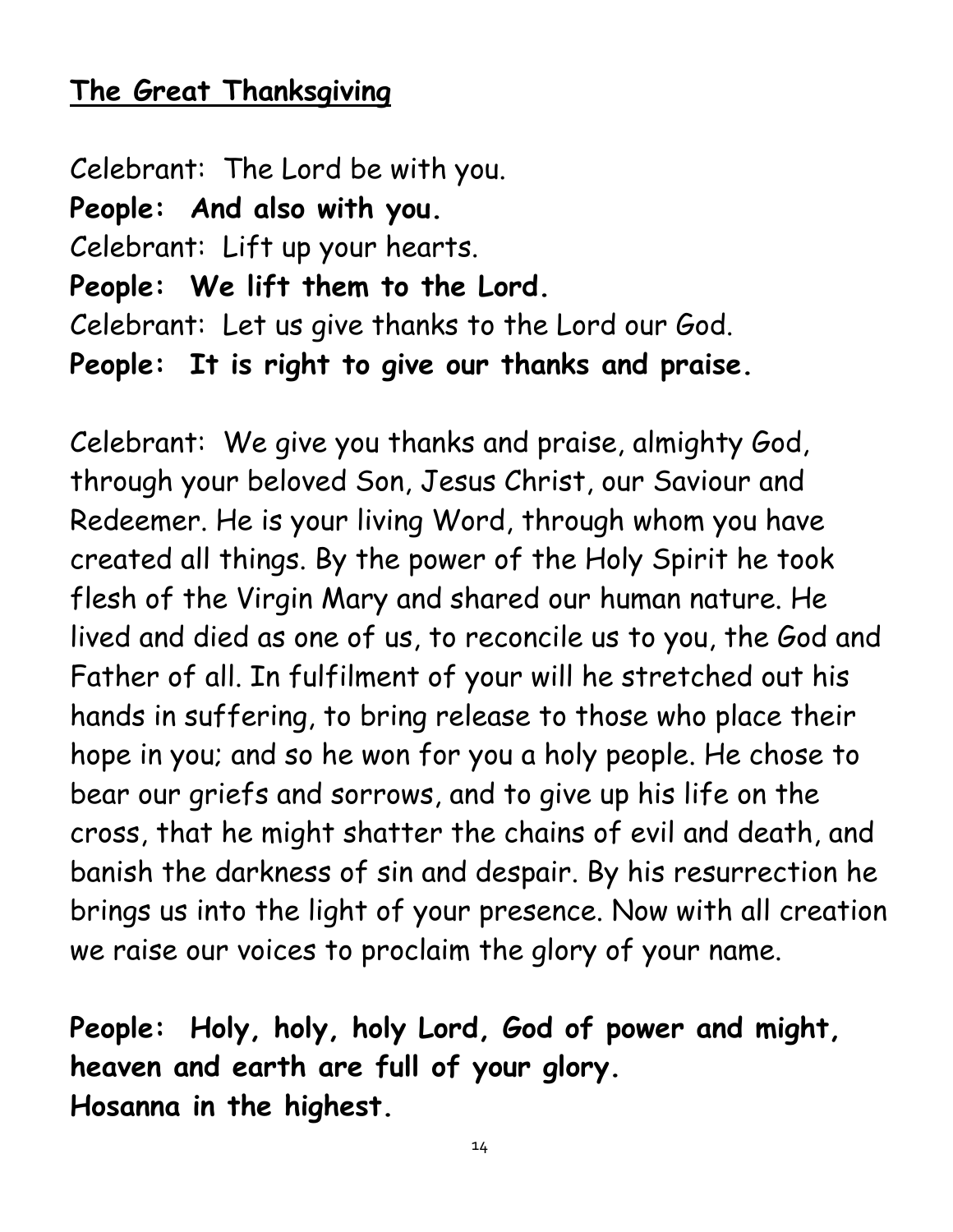# **Blessed is he who comes in the name of the Lord. Hosanna in the highest.**

Celebrant: Holy and gracious God, accept our praise, through your Son our Saviour Jesus Christ; who on the night he was handed over to suffering and death, took bread and gave you thanks, saying, "Take, and eat: this is my body which is broken for you." In the same way he took the cup, saying, "This is my blood which is shed for you. When you do this, you do it in memory of me." Remembering, therefore, his death and resurrection, we offer you this bread and this cup, giving thanks that you have made us worthy to stand in your presence and serve you. We ask you to send your Holy Spirit upon the offering of your holy Church. Gather into one all who share in these sacred mysteries, filling them with the Holy Spirit and confirming their faith in the truth, that together we may praise you and give you glory through your Servant, Jesus Christ. All glory and honour are yours, Father and Son, with the Holy Spirit in the holy Church, now and for ever. **People: Amen.**

# **Lord's Prayer (BAS pg. 211)**

**Officiant:** And now, as our Saviour Christ has taught us, we are bold to say,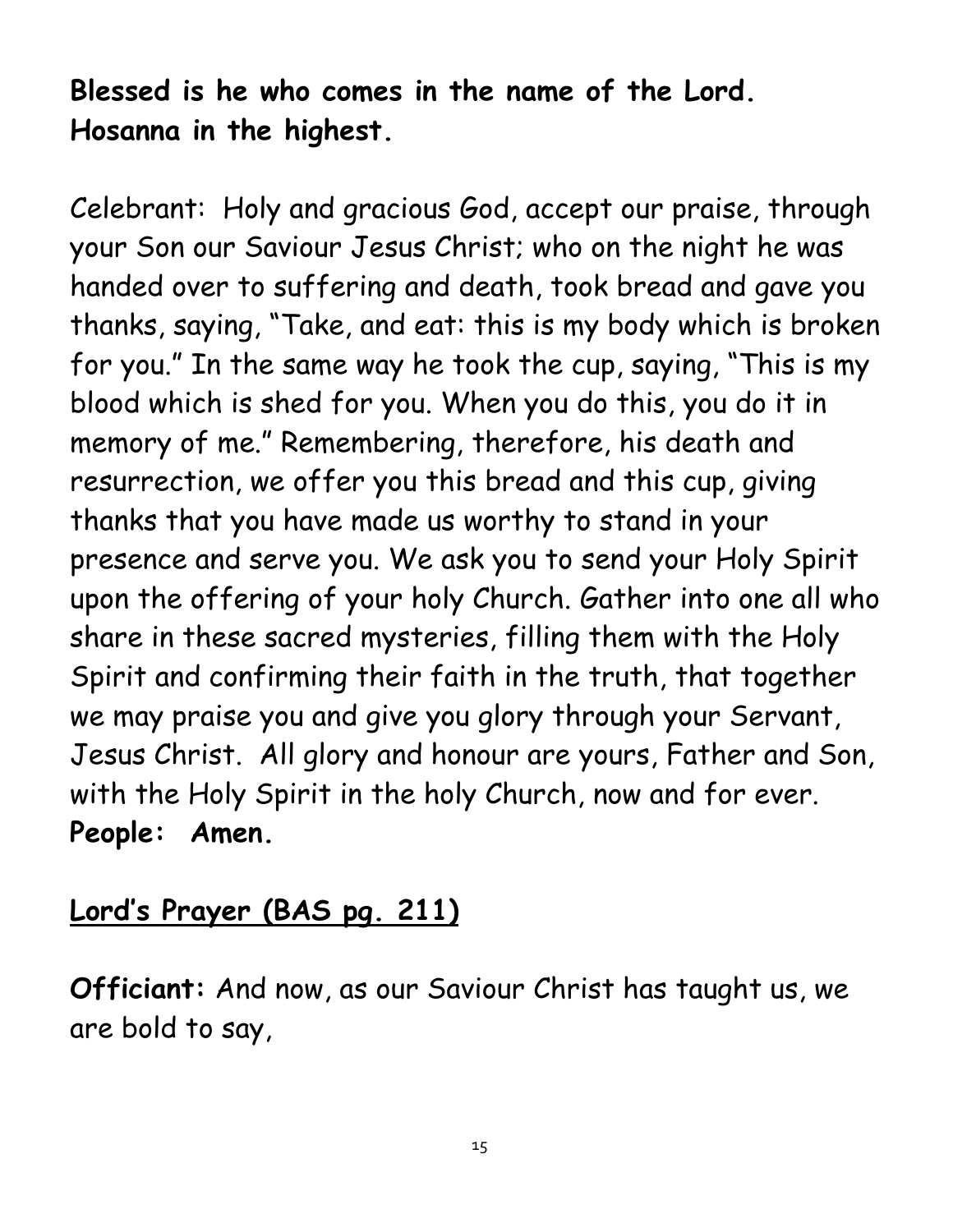**People: Our Father, who art in heaven, hallowed be thy name, thy kingdom come, thy will be done, on earth as it is in heaven. Give us this day our daily bread. And forgive us our trespasses, as we forgive those who trespass against us. And lead us not into temptation, but deliver us from evil. For thine is the kingdom, the power, and the glory, for ever and ever. Amen.**

### **The Breaking of the Bread #2 (BAS pg. 212)**

**Celebrant:** We break this bread to share in the body of Christ.

**All: We, being many, are one body, for we all share in the one bread.**

### **The Invitation (BAS pg. 213)**

**Celebrant:** The gifts of God for the People of God. **People: Thanks be to God.**

**The Communion Hymn One Bread One Body**

### **Chorus:**

**One Bread one Body, one Lord of all, One cup of blessing which we bless,**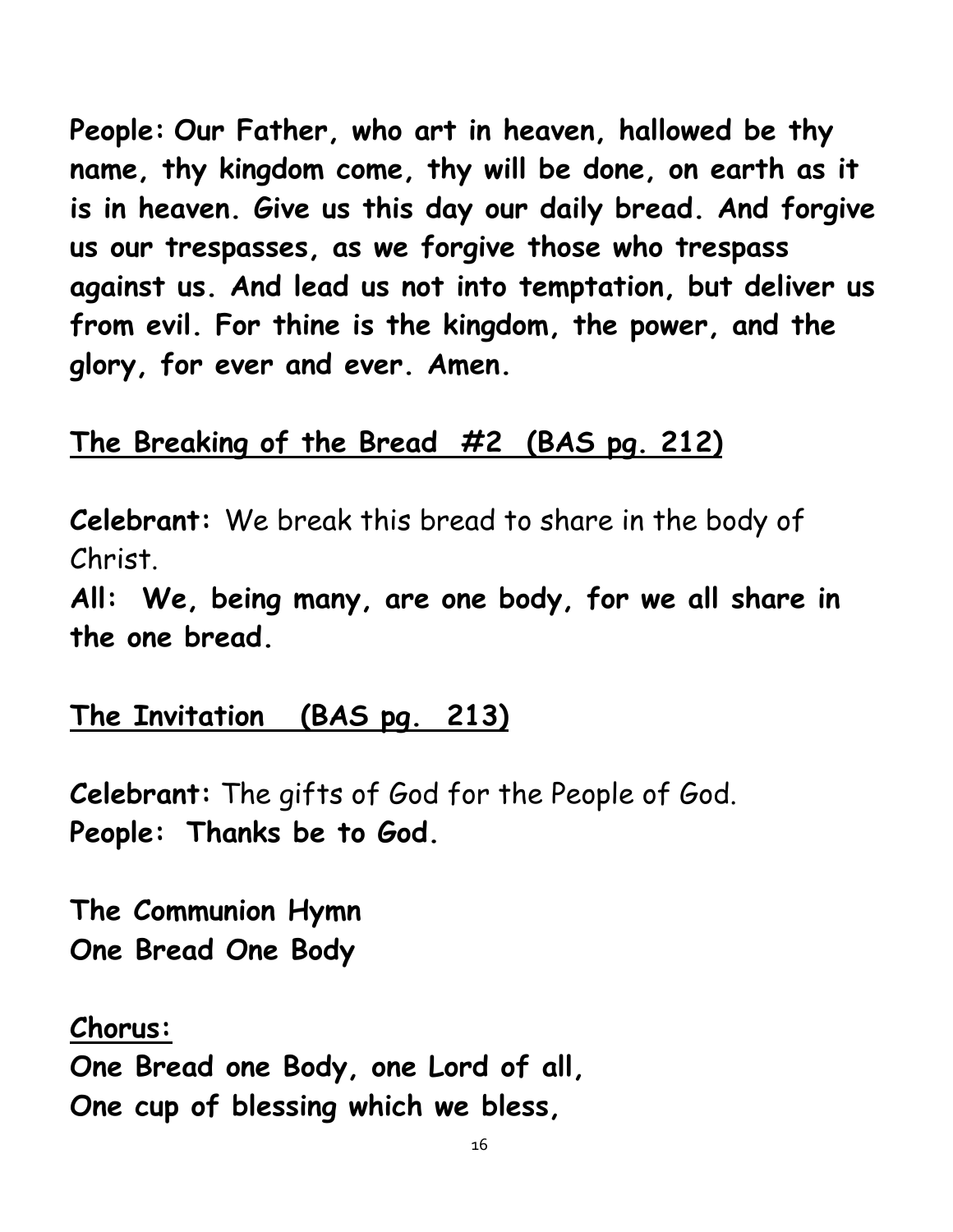**And we though many, throughout the earth, We are one body in this one Lord.**

**1. Gentile or jew, servant or free Woman or man no more.**

**Chorus:**

**One Bread one Body, one Lord of all, One cup of blessing which we bless, And we though many, throughout the earth, We are one body in this one Lord.**

**2. Many the gifts, many the works, One in the lord, Of all.**

### **Chorus:**

**One Bread one Body, one Lord of all, One cup of blessing which we bless, And we though many, throughout the earth, We are one body in this one Lord.**

**3. Grain for the fields, scattered and grown, Gathered to one, for all.**

### **Chorus:**

**One Bread one Body, one Lord of all, One cup of blessing which we bless,**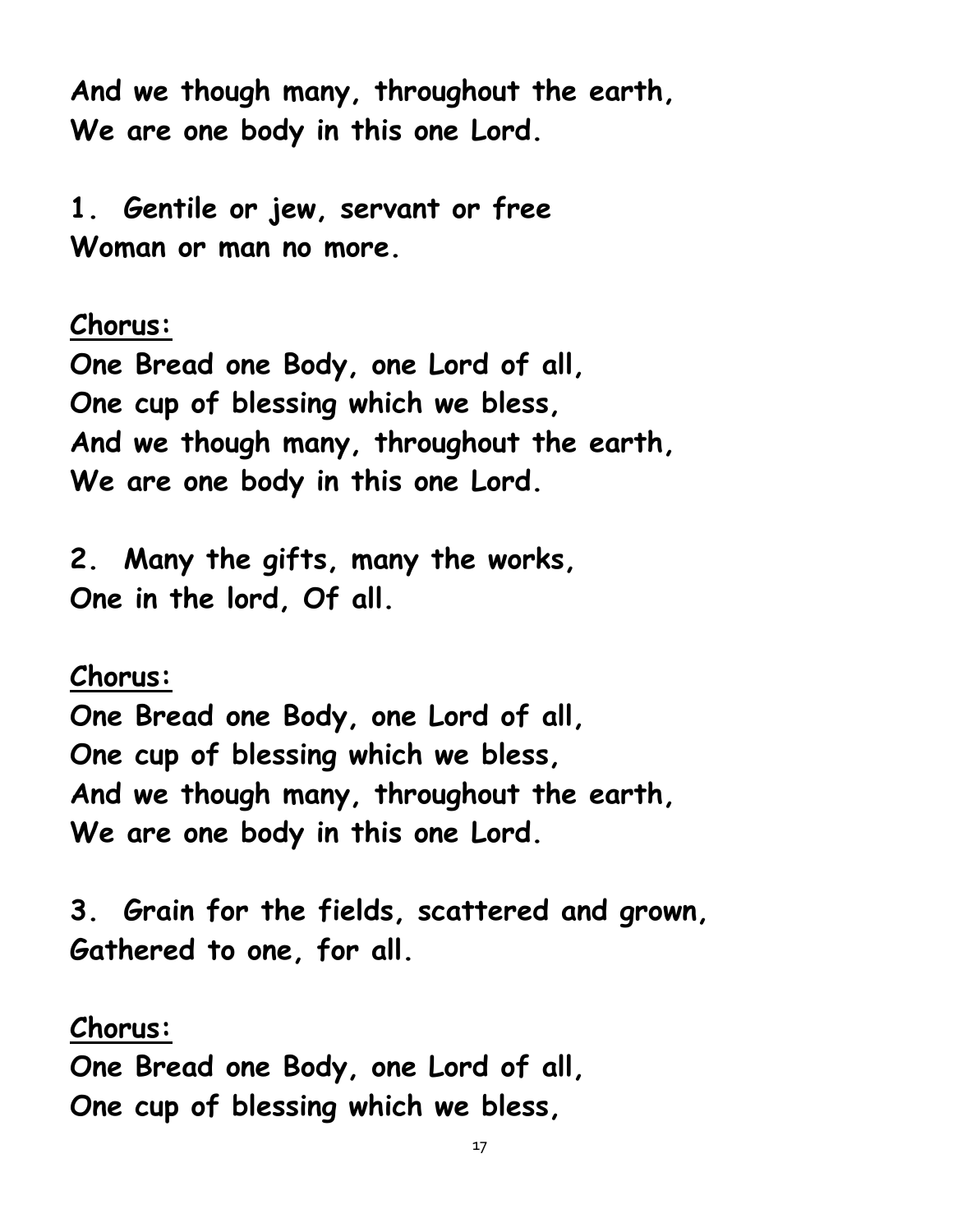**And we though many, throughout the earth, We are one body in this one Lord.**

### **Prayer after Communion (BAS pg.214)**

**Celebrant:** Glory to God,

**People: whose power, working in us, can do infinitely more than we can ask or imagine. Glory to God from generation to generation, in the Church and in Christ Jesus, for ever and ever. Amen.**

**The Blessing** 

**Closing Hymn: He Leadeth Me: O Blessed Thought**

**1. He leadeth me o blessed thought, o words with heavenly comfort fraught, What-e'er I do wher-e'er I be, Still tis God's hand that leadeth me.**

**Chorus: He leadeth me, he leadeth me, By his own hands he leadeth me, His faithful follower I would be, For by his hand, he leadeth me.**